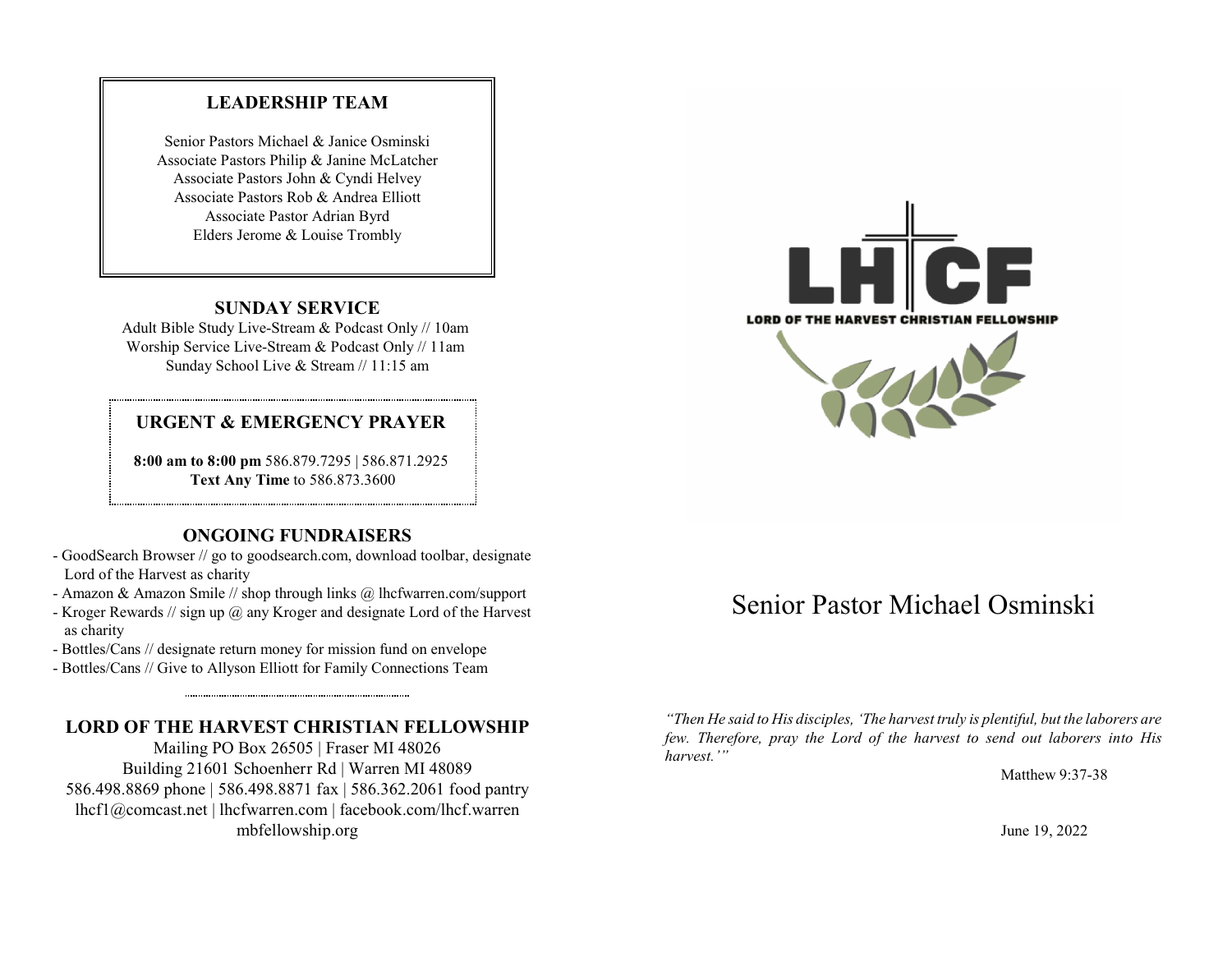### **WELCOME TO LORD OF THE HARVEST CHRISTIAN FELLOWSHIP**

*"Behold, I send the Promise of My Father upon you; but tarry in the city of Jerusalem until you are endued with power from on high."*

Luke 24:49

#### **SUNDAY SERVICE**

Lord of the Harvest has live services and online streaming every Sunday morning. To join us via FaceBook sign in to your personal FB page and search for LHCF or go to FB.com/lhcf.warren. Or you can go directly to our web page LHCFwarren.com/live. Order of service is as follows:

> 10:15 Scripture Reading and Prayer 10:20 Worship 10:55 Communion Word 11:00 Service Continues With Sermon After Communion - Youth Sunday School (see article)\

If you are planning on joining us live at the building, please note that masks are required for everyone including children over the age of 10. Children should remain seated with their families, and people are expected to observe social distancing. Please bring your own mask and plan to wear it the entire time you are in the building. We will have masks available if needed. Building seating requires some separation for health purposes. Please have one adult from each family pick up Communion elements for your entire family when you arrive. There will be a table with the elements inside the sanctuary entrance.

## **SUNDAY SCHOOL**

We have in-person Sunday school for children ages 5 and up as well as continued online Sunday school. Sunday school will be dismissed after Communion every Sunday. Children who wish to attend from home can sign up to receive the Zoom info at lhcfwarren.com/sundayschool. **PLEASE NOTE: Sunday School children at the building will be required to wear masks unless they are sitting for the lesson. Students over 10 will need to wear masks at all times.**

### **SPECIAL MISSION COLLECTION**

United Pentecostal Churches International of Uganda under the leadership of Bishop Jimmy Katuramu are in desperate need of food. LHCF is taking up a special collection to be used specifically to provide food for our brothers and sisters in Uganda. You can donate via PayPal or by check made out to LHCF and mailed to P.O. Box 26505, Fraser, MI, 48026. **Please make a notation in PayPal or on the check that the donation is for Uganda food missions**.

## **TITHES AND OFFERINGS**

**We have set up an online PayPal account for those who will not be attending church but would still like to send their tithe.** To donate go to www.LHCFwarren.com/support, click on the "Donate" button and follow the directions. You may donate with a debit or credit card or through your personal PayPal account if you have one. You do not have to have a PayPal account to donate. **Please include your mailing address** so we may send you a tithe statement at the beginning of next year for tax purposes. You may **use the optional note section to allocate** your donation to a program other than your tithe or to split your donation. Donation options include:

| Tithes and Offerings | Food Pantry   | Kenya Mission Rescue    |
|----------------------|---------------|-------------------------|
| Uganda Divine School | Building Fund | Family Connections Team |

**We are encouraging church members to mail in their tithe to the PO Box.** 

Lord of the Harvest Christian Fellowship PO Box 26505 Fraser, MI 48026

## **KENYA MISSION RESCUE**

LHCF supports a group of young girls from the Maasai tribe in Kenya. The laws in Kenya make female circumcision illegal, but the Maasai tribe continues to practice this and marry girls off as young as 8 years old. Cost is approximately \$35 per month with \$15 per month for books, school supplies, hygiene products, and uniforms. When the schools let out in November, we help pay for a safe house for the girls to stay in until school resumes in January. If you are able to support a girl monthly or would like to make a donation make checks out to LHCF with Mission Rescue in the memo line. Contact Jan or Matt Abbott at 810-499-4422 (Jan).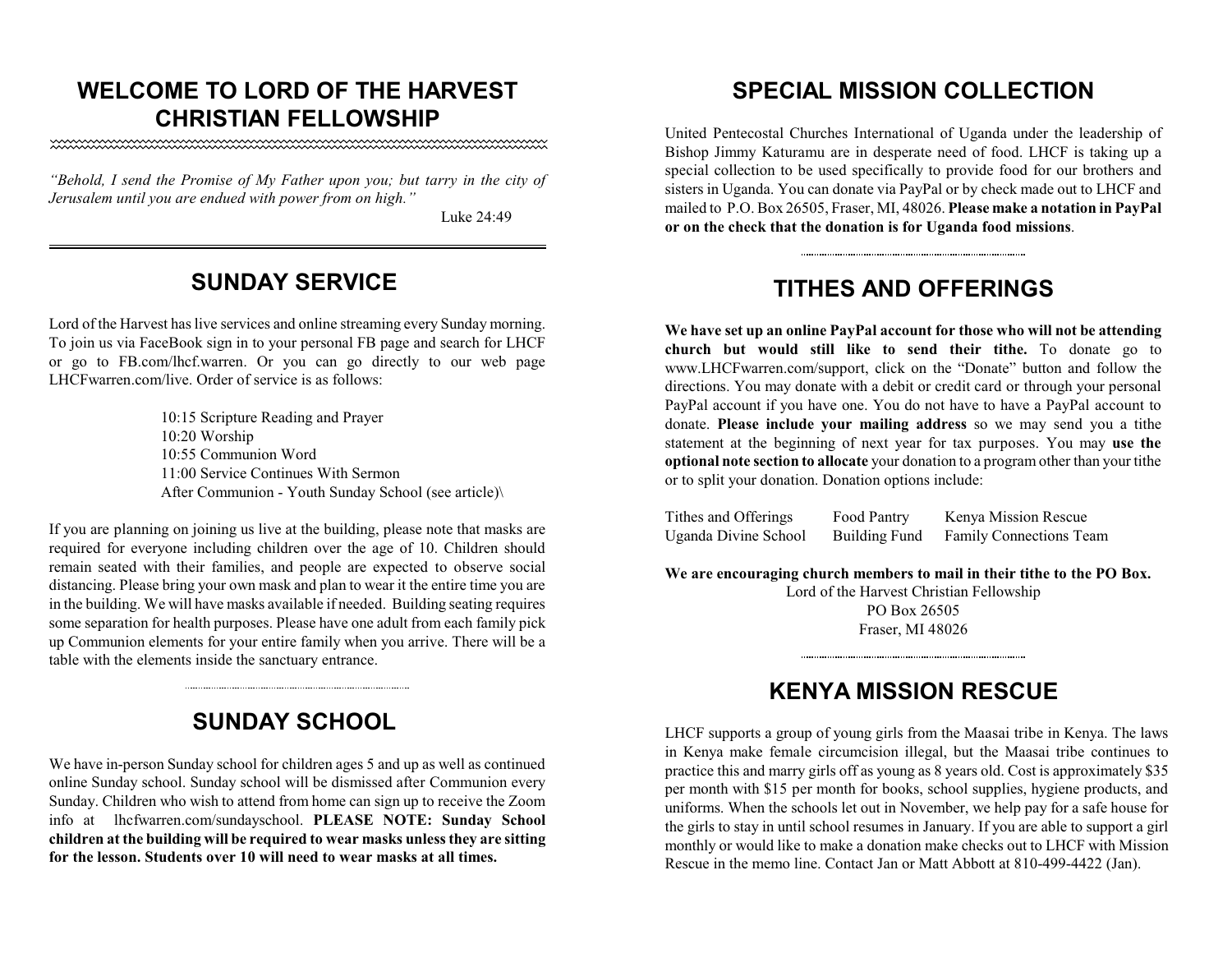### **UPCOMING EVENTS**

Sunday, June 26 11:00 am Pastor Taylor Cox Guest Speaker @ LHCF

## **THURSDAY NIGHT CORPORATE PRAYER**

The Thursday night corporate prayer meeting, 7:00-8:00 pm is on the Zoom format. **The next meeting is Thursday, June 23, 2022.** If you would like to join us, contact LHCF at lhcf1@comcast.net.

## **WEEKLY MEETINGS AT LHCF**

- Wednesday, 12:00-2:00 **June 22** Why Jesus Women's Meeting meets at the building and by Zoom format. Email the church  $\omega$ LHCF1@comcast.net for an invite.
- Wednesday, 6:15-7:30 **June 22** Kingdom Education Bible Study on Zoom format. Email LHCF1@comcast.net to request an invite. Class will be taught by Marc Paladino.
- Thursday, 11:00 am **June 23** Bible Study with Pastor John will be held on Zoom format. Email LHCF1@comcast.net
- Thursday, 7:00 pm **June 23** Corporate Prayer by Zoom format. Email LHCF1@comcast.net for invite.
- Saturday, 5:00 pm Most Excellent Way Recovery Meeting meets **every Saturday at 5:00 pm** at the building (see article).

## **FOOD PANTRY HELP NEEDED**

The food pantry needs a strong man or woman who would be able to help lift groceries on Mondays at approximately 12:00 noon and/or Wednesdays, between 7:30 - 11:30 am. If you are able to help, please call Mary Reiland at (586) 709- 6789 or email the church at LHCF1@comcast.net.

## **DIVINE SCHOOL FORT PORTAL, UGANDA**

Please consider sponsoring a student of the Divine Nursery and Primary Day and Boarding School in Fort Portal, Uganda, Africa, whose overseer is Bishop Jimmy Katuramu. The 2020 school year starts January 26th and has 3 terms. The cost for non-boarders is \$50/term, for a total of \$150/year. The cost for a student who boards at the school is approximately \$115/term, for a total of about \$350/year. If you want more information about sponsoring a student, talk with Mary-Jo Asher @ 586-840-7244 (home), or 586-551-4713 (cell).

### **MEIJER SIMPLY GIVE CAMPAIGN**

Meijer is extending the *Simply Give* campaign from **April 3, through Saturday, October 1**. During the campaign, customers are invited to fight hunger by purchasing the \$10.00 *Simply Give* cards to be added to their grocery total when shopping at Meijer. At the end of the campaign Meijer will match funds donated and LHCF will receive gift cards. Double match days are Saturday, June 18, Saturday, August 13, and Saturday, September 10. **Donations will need to be made at our designated Meijer location: #306-WARREN, 25225 SCHOENHERR ROAD (on the corner of Schoenherr and 10 Mile Road).** 

### **MOST EXCELLENT WAY**

The Most Excellent Way Recovery Meeting gathers at the building **EVERY Saturday at 5:00 pm.** For more info call Jerome Trombly at (586) 453-1185.



#### **LHCF FOOD PANTRY**

LHCF food pantry is open **Tuesdays and Wednesdays from 9:00 am to 11:00 am, DRIVE THROUGH ONLY**. Clients are asked to pull into the parking lot and pull up to the back door. Groceries will be brought out. **PLEASE STAY IN YOUR CAR**! For more info please call (586) 362-2061 or email the church at LHCF1@comcast.net. **If you need additional help, please call 211.**